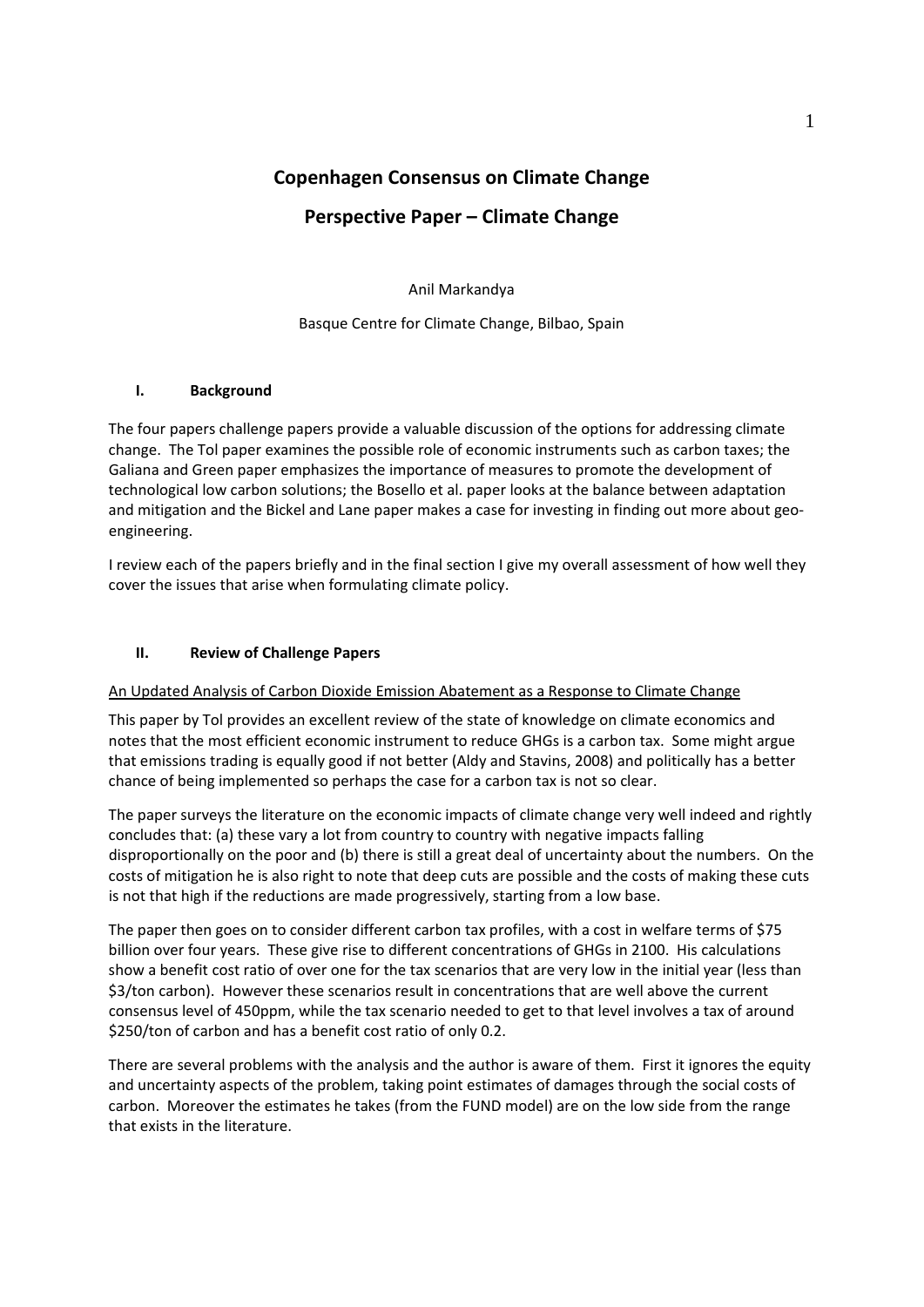# **Copenhagen Consensus on Climate Change**

# **Perspective Paper – Climate Change**

Anil Markandya

Basque Centre for Climate Change, Bilbao, Spain

### **I. Background**

The four papers challenge papers provide a valuable discussion of the options for addressing climate change. The Tol paper examines the possible role of economic instruments such as carbon taxes; the Galiana and Green paper emphasizes the importance of measures to promote the development of technological low carbon solutions; the Bosello et al. paper looks at the balance between adaptation and mitigation and the Bickel and Lane paper makes a case for investing in finding out more about geoengineering.

I review each of the papers briefly and in the final section I give my overall assessment of how well they cover the issues that arise when formulating climate policy.

### **II. Review of Challenge Papers**

#### An Updated Analysis of Carbon Dioxide Emission Abatement as a Response to Climate Change

This paper by Tol provides an excellent review of the state of knowledge on climate economics and notes that the most efficient economic instrument to reduce GHGs is a carbon tax. Some might argue that emissions trading is equally good if not better (Aldy and Stavins, 2008) and politically has a better chance of being implemented so perhaps the case for a carbon tax is not so clear.

The paper surveys the literature on the economic impacts of climate change very well indeed and rightly concludes that: (a) these vary a lot from country to country with negative impacts falling disproportionally on the poor and (b) there is still a great deal of uncertainty about the numbers. On the costs of mitigation he is also right to note that deep cuts are possible and the costs of making these cuts is not that high if the reductions are made progressively, starting from a low base.

The paper then goes on to consider different carbon tax profiles, with a cost in welfare terms of \$75 billion over four years. These give rise to different concentrations of GHGs in 2100. His calculations show a benefit cost ratio of over one for the tax scenarios that are very low in the initial year (less than \$3/ton carbon). However these scenarios result in concentrations that are well above the current consensus level of 450ppm, while the tax scenario needed to get to that level involves a tax of around \$250/ton of carbon and has a benefit cost ratio of only 0.2.

There are several problems with the analysis and the author is aware of them. First it ignores the equity and uncertainty aspects of the problem, taking point estimates of damages through the social costs of carbon. Moreover the estimates he takes (from the FUND model) are on the low side from the range that exists in the literature.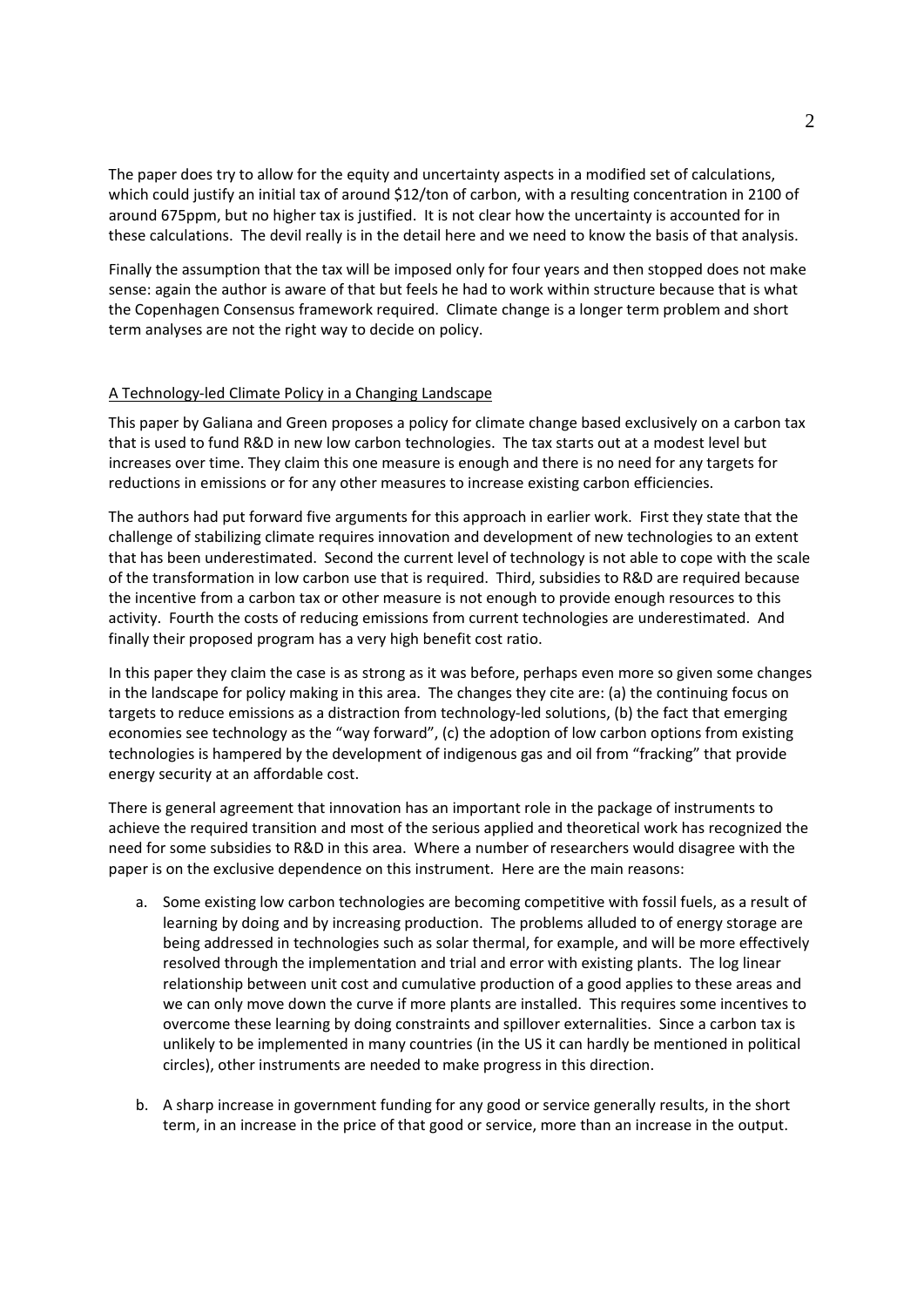The paper does try to allow for the equity and uncertainty aspects in a modified set of calculations, which could justify an initial tax of around \$12/ton of carbon, with a resulting concentration in 2100 of around 675ppm, but no higher tax is justified. It is not clear how the uncertainty is accounted for in these calculations. The devil really is in the detail here and we need to know the basis of that analysis.

Finally the assumption that the tax will be imposed only for four years and then stopped does not make sense: again the author is aware of that but feels he had to work within structure because that is what the Copenhagen Consensus framework required. Climate change is a longer term problem and short term analyses are not the right way to decide on policy.

#### A Technology‐led Climate Policy in a Changing Landscape

This paper by Galiana and Green proposes a policy for climate change based exclusively on a carbon tax that is used to fund R&D in new low carbon technologies. The tax starts out at a modest level but increases over time. They claim this one measure is enough and there is no need for any targets for reductions in emissions or for any other measures to increase existing carbon efficiencies.

The authors had put forward five arguments for this approach in earlier work. First they state that the challenge of stabilizing climate requires innovation and development of new technologies to an extent that has been underestimated. Second the current level of technology is not able to cope with the scale of the transformation in low carbon use that is required. Third, subsidies to R&D are required because the incentive from a carbon tax or other measure is not enough to provide enough resources to this activity. Fourth the costs of reducing emissions from current technologies are underestimated. And finally their proposed program has a very high benefit cost ratio.

In this paper they claim the case is as strong as it was before, perhaps even more so given some changes in the landscape for policy making in this area. The changes they cite are: (a) the continuing focus on targets to reduce emissions as a distraction from technology-led solutions, (b) the fact that emerging economies see technology as the "way forward", (c) the adoption of low carbon options from existing technologies is hampered by the development of indigenous gas and oil from "fracking" that provide energy security at an affordable cost.

There is general agreement that innovation has an important role in the package of instruments to achieve the required transition and most of the serious applied and theoretical work has recognized the need for some subsidies to R&D in this area. Where a number of researchers would disagree with the paper is on the exclusive dependence on this instrument. Here are the main reasons:

- a. Some existing low carbon technologies are becoming competitive with fossil fuels, as a result of learning by doing and by increasing production. The problems alluded to of energy storage are being addressed in technologies such as solar thermal, for example, and will be more effectively resolved through the implementation and trial and error with existing plants. The log linear relationship between unit cost and cumulative production of a good applies to these areas and we can only move down the curve if more plants are installed. This requires some incentives to overcome these learning by doing constraints and spillover externalities. Since a carbon tax is unlikely to be implemented in many countries (in the US it can hardly be mentioned in political circles), other instruments are needed to make progress in this direction.
- b. A sharp increase in government funding for any good or service generally results, in the short term, in an increase in the price of that good or service, more than an increase in the output.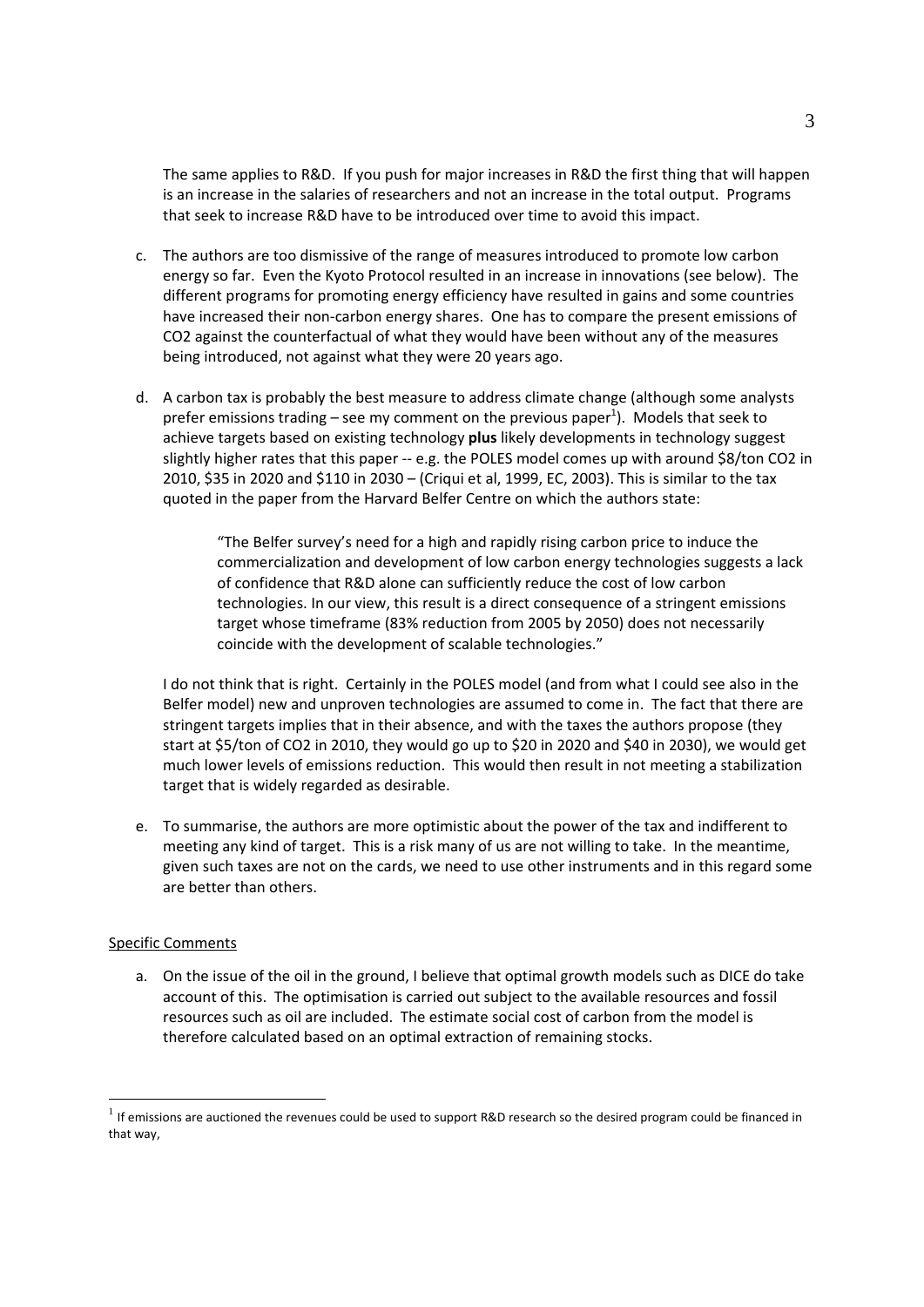The same applies to R&D. If you push for major increases in R&D the first thing that will happen is an increase in the salaries of researchers and not an increase in the total output. Programs that seek to increase R&D have to be introduced over time to avoid this impact.

- c. The authors are too dismissive of the range of measures introduced to promote low carbon energy so far. Even the Kyoto Protocol resulted in an increase in innovations (see below). The different programs for promoting energy efficiency have resulted in gains and some countries have increased their non-carbon energy shares. One has to compare the present emissions of CO2 against the counterfactual of what they would have been without any of the measures being introduced, not against what they were 20 years ago.
- d. A carbon tax is probably the best measure to address climate change (although some analysts prefer emissions trading – see my comment on the previous paper<sup>1</sup>). Models that seek to achieve targets based on existing technology **plus** likely developments in technology suggest slightly higher rates that this paper ‐‐ e.g. the POLES model comes up with around \$8/ton CO2 in 2010, \$35 in 2020 and \$110 in 2030 – (Criqui et al, 1999, EC, 2003). This is similar to the tax quoted in the paper from the Harvard Belfer Centre on which the authors state:

"The Belfer survey's need for a high and rapidly rising carbon price to induce the commercialization and development of low carbon energy technologies suggests a lack of confidence that R&D alone can sufficiently reduce the cost of low carbon technologies. In our view, this result is a direct consequence of a stringent emissions target whose timeframe (83% reduction from 2005 by 2050) does not necessarily coincide with the development of scalable technologies."

I do not think that is right. Certainly in the POLES model (and from what I could see also in the Belfer model) new and unproven technologies are assumed to come in. The fact that there are stringent targets implies that in their absence, and with the taxes the authors propose (they start at \$5/ton of CO2 in 2010, they would go up to \$20 in 2020 and \$40 in 2030), we would get much lower levels of emissions reduction. This would then result in not meeting a stabilization target that is widely regarded as desirable.

e. To summarise, the authors are more optimistic about the power of the tax and indifferent to meeting any kind of target. This is a risk many of us are not willing to take. In the meantime, given such taxes are not on the cards, we need to use other instruments and in this regard some are better than others.

#### Specific Comments

<u>.</u>

a. On the issue of the oil in the ground, I believe that optimal growth models such as DICE do take account of this. The optimisation is carried out subject to the available resources and fossil resources such as oil are included. The estimate social cost of carbon from the model is therefore calculated based on an optimal extraction of remaining stocks.

 $1$  If emissions are auctioned the revenues could be used to support R&D research so the desired program could be financed in that way,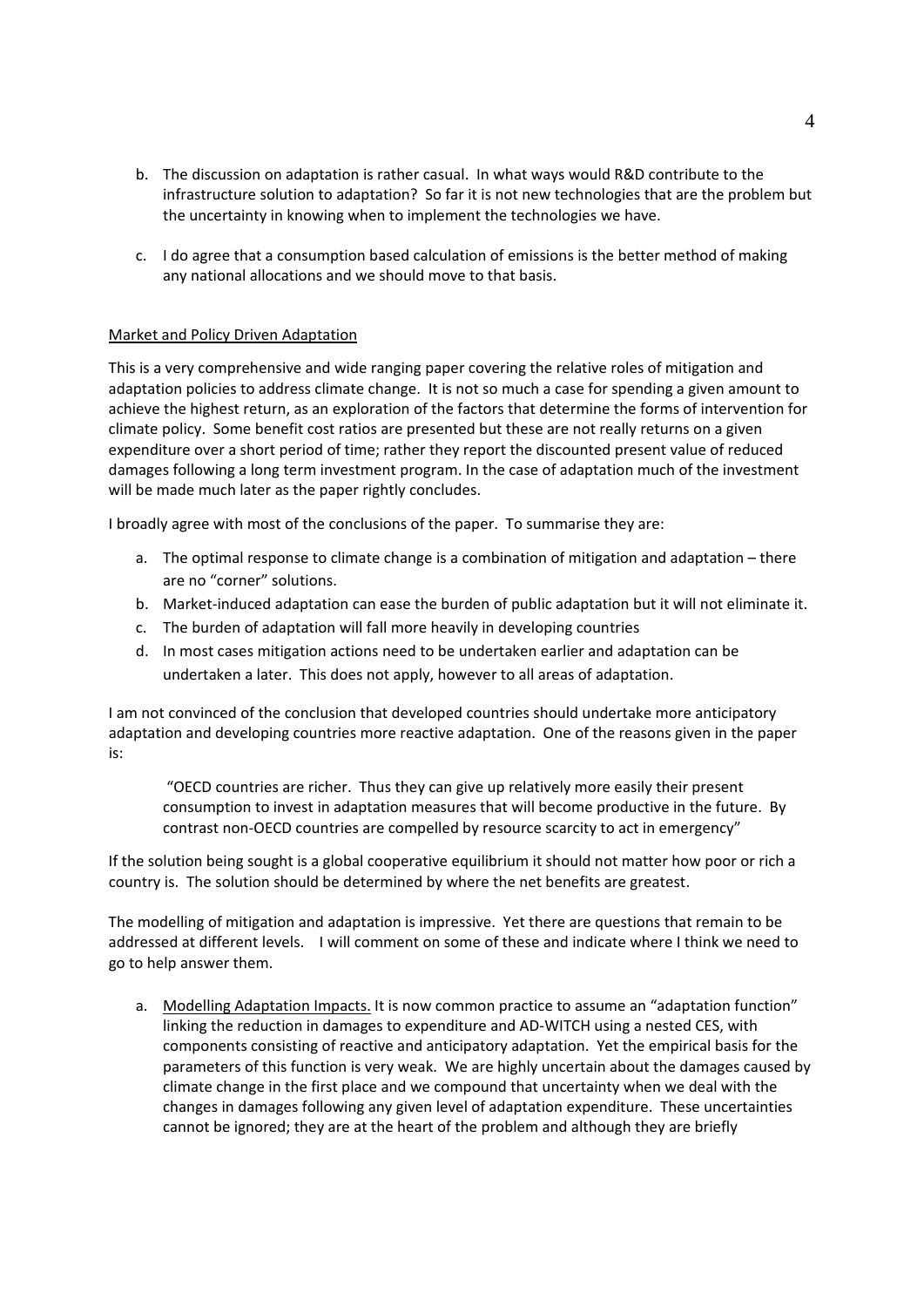- b. The discussion on adaptation is rather casual. In what ways would R&D contribute to the infrastructure solution to adaptation? So far it is not new technologies that are the problem but the uncertainty in knowing when to implement the technologies we have.
- c. I do agree that a consumption based calculation of emissions is the better method of making any national allocations and we should move to that basis.

## Market and Policy Driven Adaptation

This is a very comprehensive and wide ranging paper covering the relative roles of mitigation and adaptation policies to address climate change. It is not so much a case for spending a given amount to achieve the highest return, as an exploration of the factors that determine the forms of intervention for climate policy. Some benefit cost ratios are presented but these are not really returns on a given expenditure over a short period of time; rather they report the discounted present value of reduced damages following a long term investment program. In the case of adaptation much of the investment will be made much later as the paper rightly concludes.

I broadly agree with most of the conclusions of the paper. To summarise they are:

- a. The optimal response to climate change is a combination of mitigation and adaptation there are no "corner" solutions.
- b. Market-induced adaptation can ease the burden of public adaptation but it will not eliminate it.
- c. The burden of adaptation will fall more heavily in developing countries
- d. In most cases mitigation actions need to be undertaken earlier and adaptation can be undertaken a later. This does not apply, however to all areas of adaptation.

I am not convinced of the conclusion that developed countries should undertake more anticipatory adaptation and developing countries more reactive adaptation. One of the reasons given in the paper is:

"OECD countries are richer. Thus they can give up relatively more easily their present consumption to invest in adaptation measures that will become productive in the future. By contrast non‐OECD countries are compelled by resource scarcity to act in emergency"

If the solution being sought is a global cooperative equilibrium it should not matter how poor or rich a country is. The solution should be determined by where the net benefits are greatest.

The modelling of mitigation and adaptation is impressive. Yet there are questions that remain to be addressed at different levels. I will comment on some of these and indicate where I think we need to go to help answer them.

a. Modelling Adaptation Impacts. It is now common practice to assume an "adaptation function" linking the reduction in damages to expenditure and AD‐WITCH using a nested CES, with components consisting of reactive and anticipatory adaptation. Yet the empirical basis for the parameters of this function is very weak. We are highly uncertain about the damages caused by climate change in the first place and we compound that uncertainty when we deal with the changes in damages following any given level of adaptation expenditure. These uncertainties cannot be ignored; they are at the heart of the problem and although they are briefly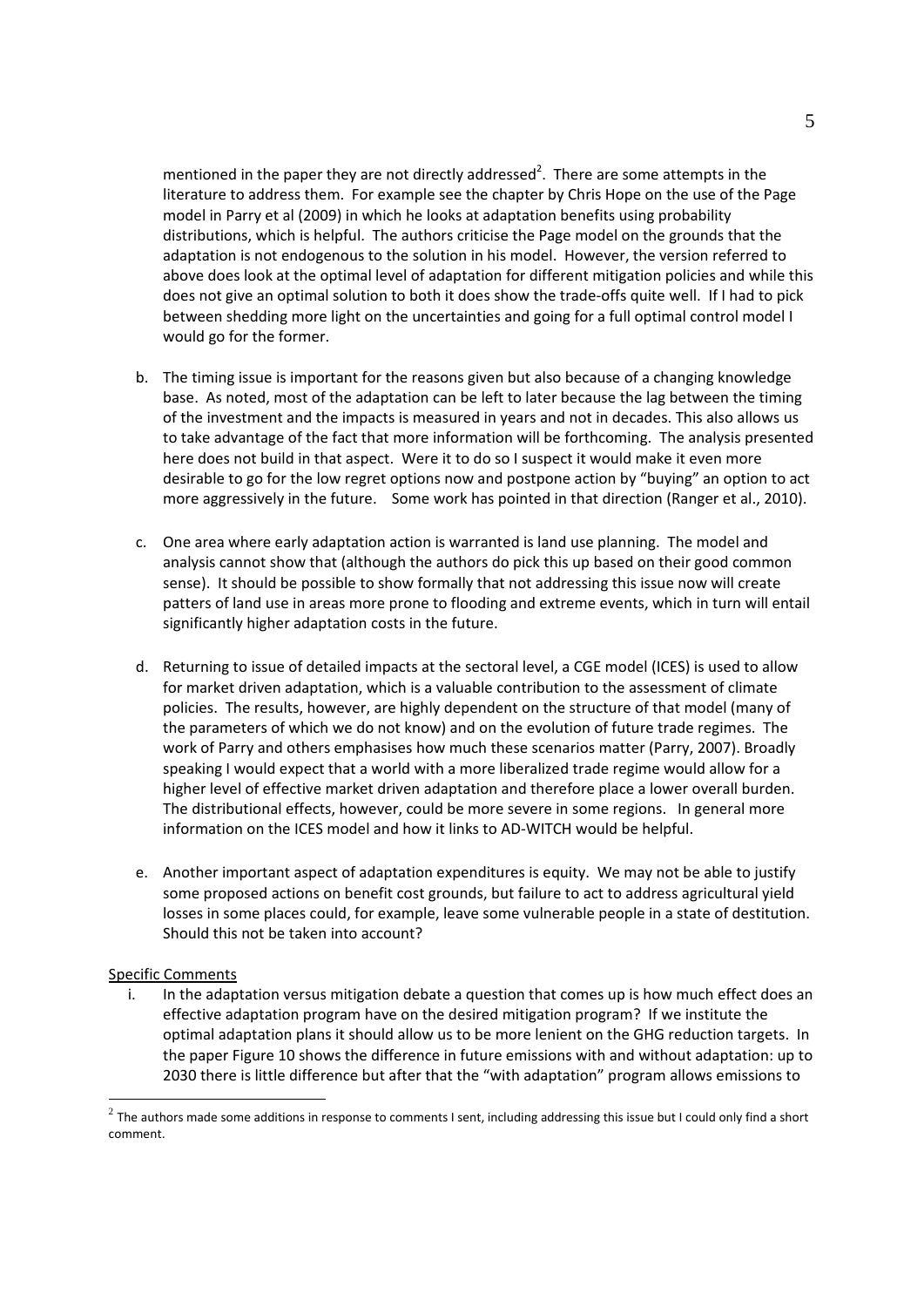mentioned in the paper they are not directly addressed<sup>2</sup>. There are some attempts in the literature to address them. For example see the chapter by Chris Hope on the use of the Page model in Parry et al (2009) in which he looks at adaptation benefits using probability distributions, which is helpful. The authors criticise the Page model on the grounds that the adaptation is not endogenous to the solution in his model. However, the version referred to above does look at the optimal level of adaptation for different mitigation policies and while this does not give an optimal solution to both it does show the trade‐offs quite well. If I had to pick between shedding more light on the uncertainties and going for a full optimal control model I would go for the former.

- b. The timing issue is important for the reasons given but also because of a changing knowledge base. As noted, most of the adaptation can be left to later because the lag between the timing of the investment and the impacts is measured in years and not in decades. This also allows us to take advantage of the fact that more information will be forthcoming. The analysis presented here does not build in that aspect. Were it to do so I suspect it would make it even more desirable to go for the low regret options now and postpone action by "buying" an option to act more aggressively in the future. Some work has pointed in that direction (Ranger et al., 2010).
- c. One area where early adaptation action is warranted is land use planning. The model and analysis cannot show that (although the authors do pick this up based on their good common sense). It should be possible to show formally that not addressing this issue now will create patters of land use in areas more prone to flooding and extreme events, which in turn will entail significantly higher adaptation costs in the future.
- d. Returning to issue of detailed impacts at the sectoral level, a CGE model (ICES) is used to allow for market driven adaptation, which is a valuable contribution to the assessment of climate policies. The results, however, are highly dependent on the structure of that model (many of the parameters of which we do not know) and on the evolution of future trade regimes. The work of Parry and others emphasises how much these scenarios matter (Parry, 2007). Broadly speaking I would expect that a world with a more liberalized trade regime would allow for a higher level of effective market driven adaptation and therefore place a lower overall burden. The distributional effects, however, could be more severe in some regions. In general more information on the ICES model and how it links to AD‐WITCH would be helpful.
- e. Another important aspect of adaptation expenditures is equity. We may not be able to justify some proposed actions on benefit cost grounds, but failure to act to address agricultural yield losses in some places could, for example, leave some vulnerable people in a state of destitution. Should this not be taken into account?

#### Specific Comments

<u>.</u>

i. In the adaptation versus mitigation debate a question that comes up is how much effect does an effective adaptation program have on the desired mitigation program? If we institute the optimal adaptation plans it should allow us to be more lenient on the GHG reduction targets. In the paper Figure 10 shows the difference in future emissions with and without adaptation: up to 2030 there is little difference but after that the "with adaptation" program allows emissions to

 $2$  The authors made some additions in response to comments I sent, including addressing this issue but I could only find a short comment.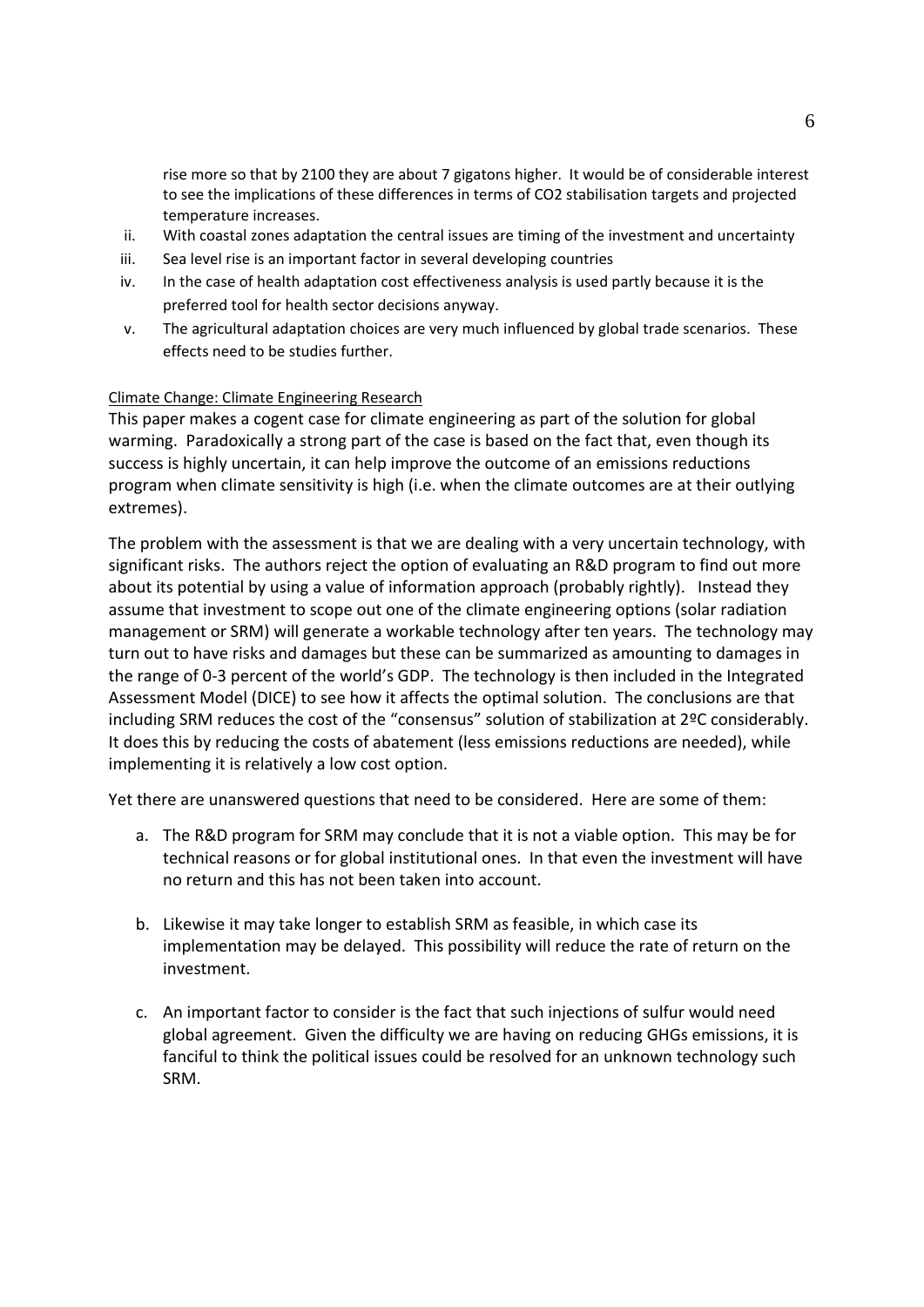rise more so that by 2100 they are about 7 gigatons higher. It would be of considerable interest to see the implications of these differences in terms of CO2 stabilisation targets and projected temperature increases.

- ii. With coastal zones adaptation the central issues are timing of the investment and uncertainty
- iii. Sea level rise is an important factor in several developing countries
- iv. In the case of health adaptation cost effectiveness analysis is used partly because it is the preferred tool for health sector decisions anyway.
- v. The agricultural adaptation choices are very much influenced by global trade scenarios. These effects need to be studies further.

## Climate Change: Climate Engineering Research

This paper makes a cogent case for climate engineering as part of the solution for global warming. Paradoxically a strong part of the case is based on the fact that, even though its success is highly uncertain, it can help improve the outcome of an emissions reductions program when climate sensitivity is high (i.e. when the climate outcomes are at their outlying extremes).

The problem with the assessment is that we are dealing with a very uncertain technology, with significant risks. The authors reject the option of evaluating an R&D program to find out more about its potential by using a value of information approach (probably rightly). Instead they assume that investment to scope out one of the climate engineering options (solar radiation management or SRM) will generate a workable technology after ten years. The technology may turn out to have risks and damages but these can be summarized as amounting to damages in the range of 0‐3 percent of the world's GDP. The technology is then included in the Integrated Assessment Model (DICE) to see how it affects the optimal solution. The conclusions are that including SRM reduces the cost of the "consensus" solution of stabilization at 2ºC considerably. It does this by reducing the costs of abatement (less emissions reductions are needed), while implementing it is relatively a low cost option.

Yet there are unanswered questions that need to be considered. Here are some of them:

- a. The R&D program for SRM may conclude that it is not a viable option. This may be for technical reasons or for global institutional ones. In that even the investment will have no return and this has not been taken into account.
- b. Likewise it may take longer to establish SRM as feasible, in which case its implementation may be delayed. This possibility will reduce the rate of return on the investment.
- c. An important factor to consider is the fact that such injections of sulfur would need global agreement. Given the difficulty we are having on reducing GHGs emissions, it is fanciful to think the political issues could be resolved for an unknown technology such SRM.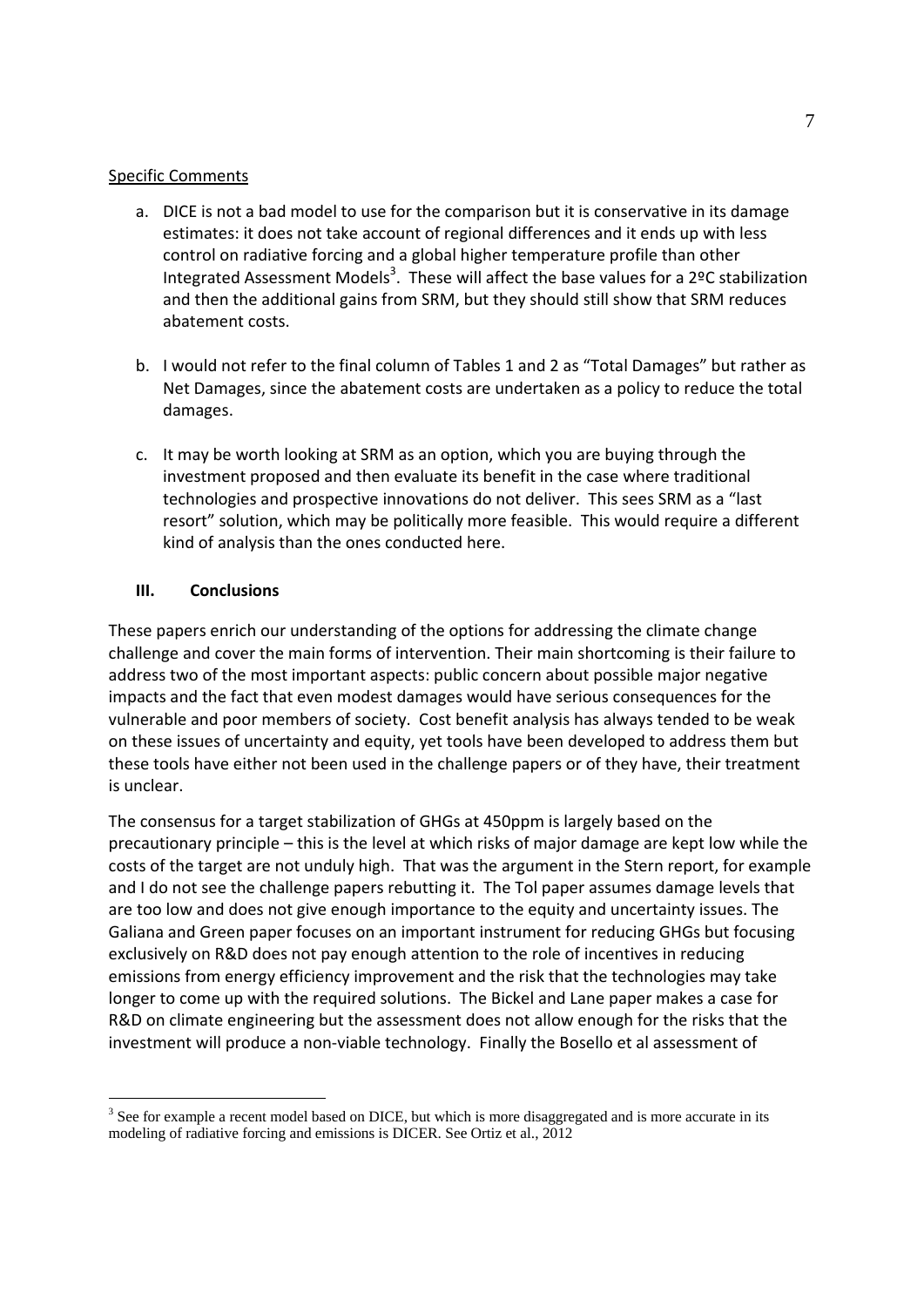## Specific Comments

- a. DICE is not a bad model to use for the comparison but it is conservative in its damage estimates: it does not take account of regional differences and it ends up with less control on radiative forcing and a global higher temperature profile than other Integrated Assessment Models<sup>3</sup>. These will affect the base values for a 2ºC stabilization and then the additional gains from SRM, but they should still show that SRM reduces abatement costs.
- b. I would not refer to the final column of Tables 1 and 2 as "Total Damages" but rather as Net Damages, since the abatement costs are undertaken as a policy to reduce the total damages.
- c. It may be worth looking at SRM as an option, which you are buying through the investment proposed and then evaluate its benefit in the case where traditional technologies and prospective innovations do not deliver. This sees SRM as a "last resort" solution, which may be politically more feasible. This would require a different kind of analysis than the ones conducted here.

## **III. Conclusions**

1

These papers enrich our understanding of the options for addressing the climate change challenge and cover the main forms of intervention. Their main shortcoming is their failure to address two of the most important aspects: public concern about possible major negative impacts and the fact that even modest damages would have serious consequences for the vulnerable and poor members of society. Cost benefit analysis has always tended to be weak on these issues of uncertainty and equity, yet tools have been developed to address them but these tools have either not been used in the challenge papers or of they have, their treatment is unclear.

The consensus for a target stabilization of GHGs at 450ppm is largely based on the precautionary principle – this is the level at which risks of major damage are kept low while the costs of the target are not unduly high. That was the argument in the Stern report, for example and I do not see the challenge papers rebutting it. The Tol paper assumes damage levels that are too low and does not give enough importance to the equity and uncertainty issues. The Galiana and Green paper focuses on an important instrument for reducing GHGs but focusing exclusively on R&D does not pay enough attention to the role of incentives in reducing emissions from energy efficiency improvement and the risk that the technologies may take longer to come up with the required solutions. The Bickel and Lane paper makes a case for R&D on climate engineering but the assessment does not allow enough for the risks that the investment will produce a non-viable technology. Finally the Bosello et al assessment of

<sup>&</sup>lt;sup>3</sup> See for example a recent model based on DICE, but which is more disaggregated and is more accurate in its modeling of radiative forcing and emissions is DICER. See Ortiz et al., 2012